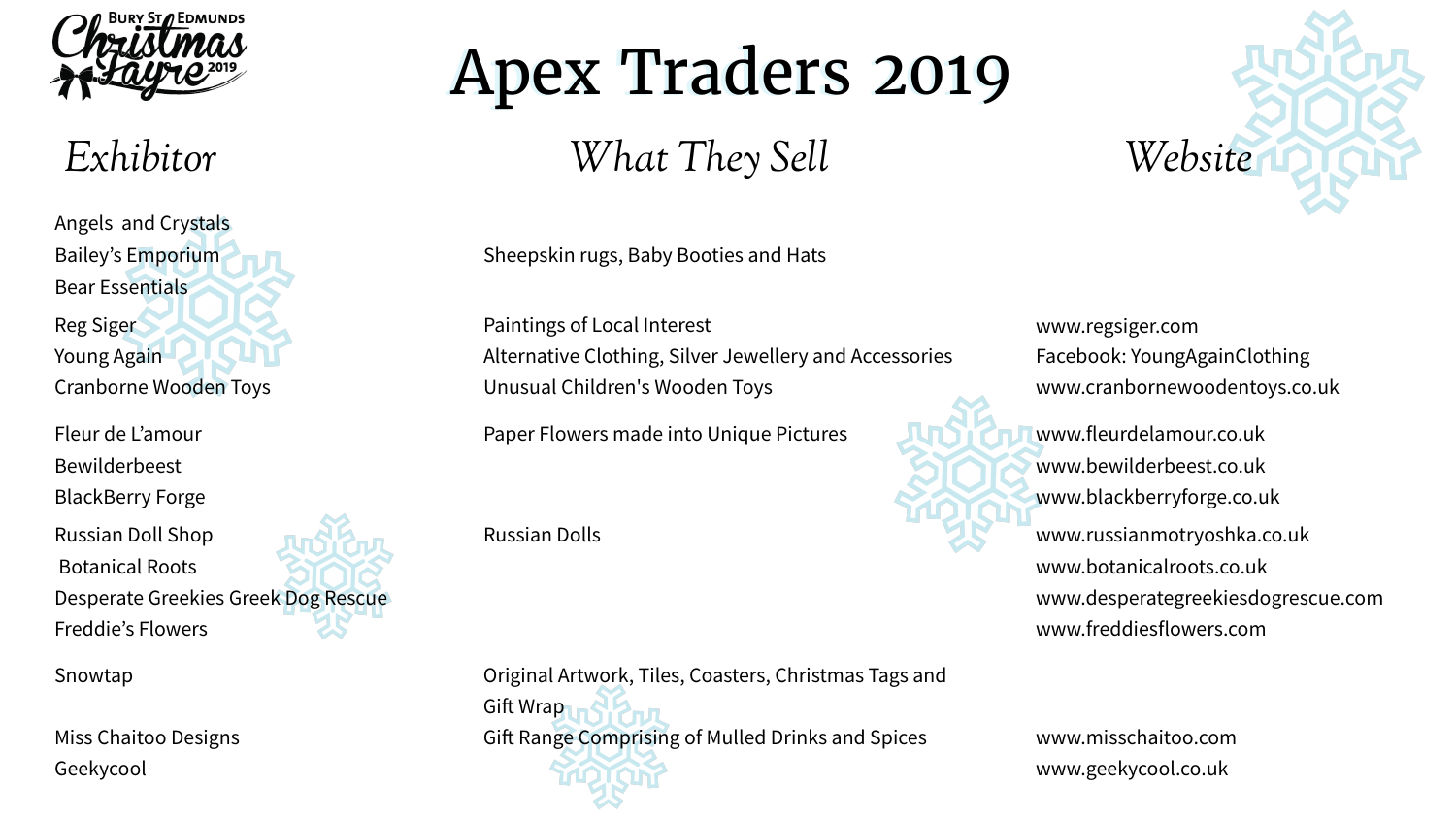Ed Pictures, Digital Art, Nanoblocks, Organza Bags Personalised Children's Chairs Christmas Wooden Decorations Recycled Glass, Wood and Ceramic Home Wares Handmade Italian Jewellery Collection using Genuine Venetian Murano Jewels Film, Sport & Music Memorabilia

Tilley & Grace Jewellery and Accessories Selfie Clothing Suze Lake Designs Occasion Craf Sarah Jane Designs Legnum Deco Honeypie Handmade Simply Murano The Red Carpet The Bloom Shed The Pebble Art Dominic A Jones Artist Blacksmith Woodlands Studio

Hand Forged Ironwork

www.occasioncraft.co.uk www.sarahjanedesigns.co.uk www.legnumdeco.co.uk www.honeypiehandmade.co.uk www.simplymurano.co.uk www.selfieclothing.co.uk www.suzelakedesigns.uk

www.thepebbleart.com

www.woodlandsstudio.com

Dreams and Wishes **Entry Allentis Interior Products, Fabrics**, Wallpapers, Soft www.dreams-and-wishes.co.uk

Furnishings Personalised Gifts Including Cards, Hangers and Placemats Stone Set Sterling Silver Jewellery

Beard Care Products and Grooming Accessories www.theoldnorse.co.uk



Mark Bemrose

Lisa Jane

www.vintageplayingcards.co.uk www.wildsoaps.co.uk



The Old Norse Vintage Playing Cards Wild Soaps